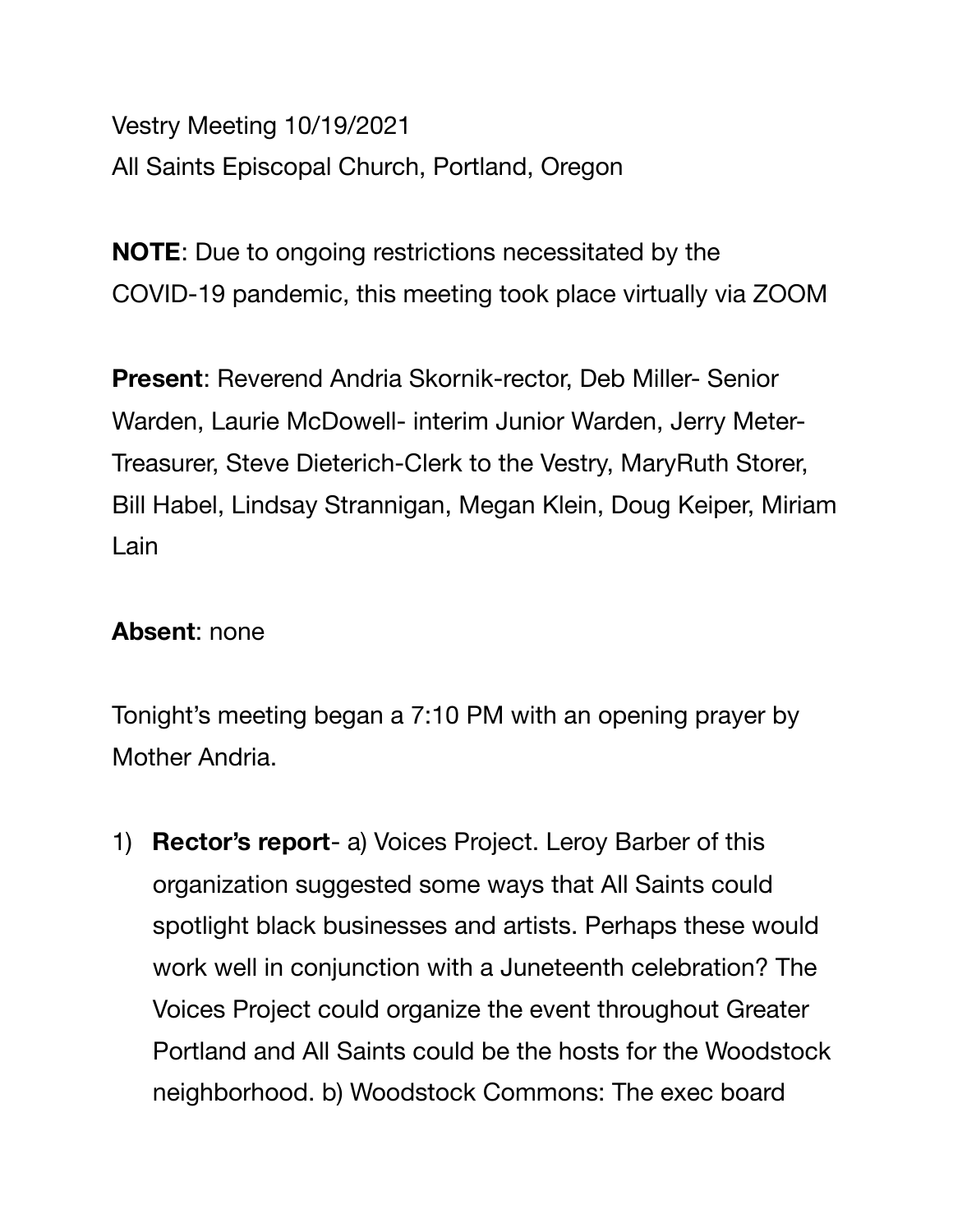suggests that a subcommittee dedicated to this project would be beneficial. Members could come from the vestry as well as representatives of other guilds/ministries and the general parish. A Master Plan discussion will take place in the church after the 10:15 service on 10/24. Those at home can participate via the Zoom Coffee hour link. Recent discussions have taken place with our architect. We should think about doing the project in phases over time. Latest cost estimate for the full project as currently proposed is \$2.5 million. Clearly much of this needs to come from sources outside the parish. c) Deacon Kathleen's retirement was celebrated with a warm clothing drive as per her suggestion. Linda Gertz, a retired deacon and new parishioner, will begin to work with us. d) Advent events are under discussion including wreath making. Further discussions will take place at our November meeting.

2) **Senior Warden's report**- a) Master Plan drawings and updates when available will be displayed in the parish hall. Perhaps the first issue to discuss with the parishioners is the "why" of this project. It's a way of insuring the economic stability of All Saints AND a way to continue and augment the services we can offer to our community. b) The new parish photo directory is well under way with over 40 photos taken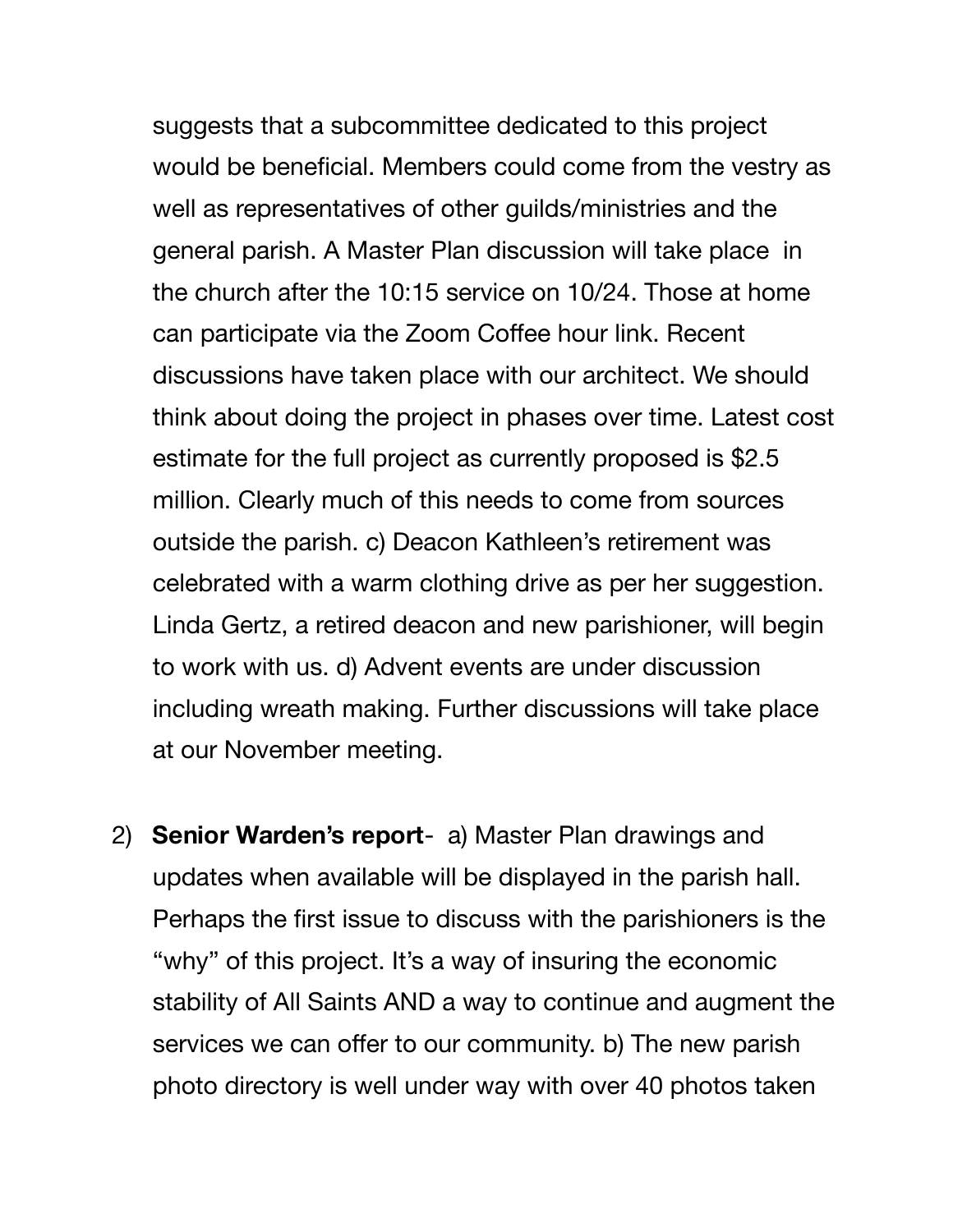already. Another Sunday photo session will probably be scheduled. Perhaps we can also ask for direct submissions from parishioners who would prefer this and know how to pursue it. c) A Newcomer's coffee hour is tentatively scheduled for 11/14 after the 10:15 service. A good vestry presence would be very beneficial. d) The bylaws update committee will be meeting next week. Their recommendations will be presented to the vestry over the remainder of 2021 so that new and changed bylaws can be presented during the Annual Meeting in January 2022.

- 3) **Junior Warden's report:** Laurie gave us a B&G update of things done and pending. (attached to these minutes.) Questions were answered and details shared. Fall cleanup will occur 11/7 after the 10:15 service.
- 4) **Treasurer's report**: a) Financial reports were sent to all vestry members prior to this meeting. Jerry answered questions posed by those in attendance. b) Stewardship- 14 pledges received thus far. Testimonials by parishioners will continue 10/24 and 10/31. In-gathering will occur 11/7. Cards to allow the pledging of time and talent will be available soon. c) the first draft of the 2022 budget will be available for vestry to review prior to our December meeting. We will need to add